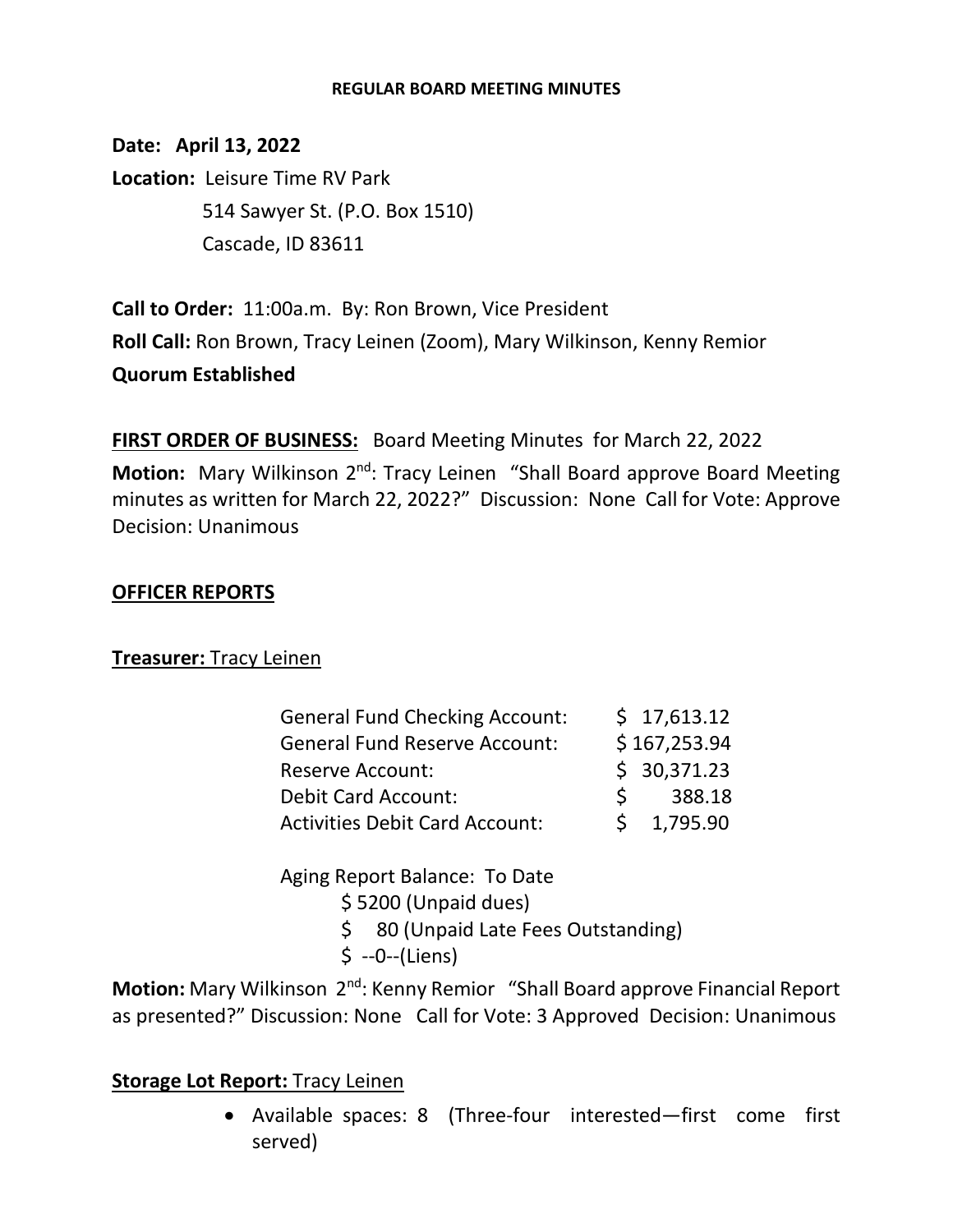## **OLD BUSINESS**

## **Pool Room Project:**

### Tracy Leinen :

Excerpt Mar. 22, 2022 approved minutes: Motion: *"Shall Board approve of replacing windows & doors in the pool room to meet security expectations and building permit requirements, utilizing volunteer labor whenever possible, using the new windows and doors in possession of LTRVP, extending the pool room reopen date to May 1, 2022 to allow completion of the construction and earmarking any dollar donations made to the project for that purpose only?"* Motion approved unanimously.

Ron Brown advises we are awaiting masonary contractor commitment. Sliders have been removed in preparation of windows installment but building is secure. Cement blocks await install. A-Core Concrete will cut headers (1 day), masonary work (3-4 days) & cure time (3-4 days). The heat is off in pool and pool room.

Tracy Leinen advises we are on tract with the project. She is not sure if there will be more volunteer labor. We have \$1600 in donations to date.

**Motion:** Mary Wilkinson 2<sup>nd</sup>: Kenny Remior "Shall Board authorize a second notification donation request?" Discussion: None Call for Vote: 3 Approve Decision: Unanimous

#### Ron Brown:

Disposal of old sliding doors is necessary.

Motion: Mary Wilkinson 2<sup>nd</sup>: Kenny Remior "Shall Board allow disposal of sliding doors, avoiding dump fee expense, by donating to a person to haul off?" Discussion: None Call for Vote: 3 Decision: Unanimous

#### **NEW BUSINESS**

#### **Communication Committee:** Mary Wilkinson

On April 1, 2022 Communication Committee Chair, Cindy Gillett submitted her resignation from committee. Angela Hostetler has agreed to assume the Website & Notification responsibilities. She and Cindy will meet to familiarize Angela with the process. When Cindi is comfortable with Angela's understanding of the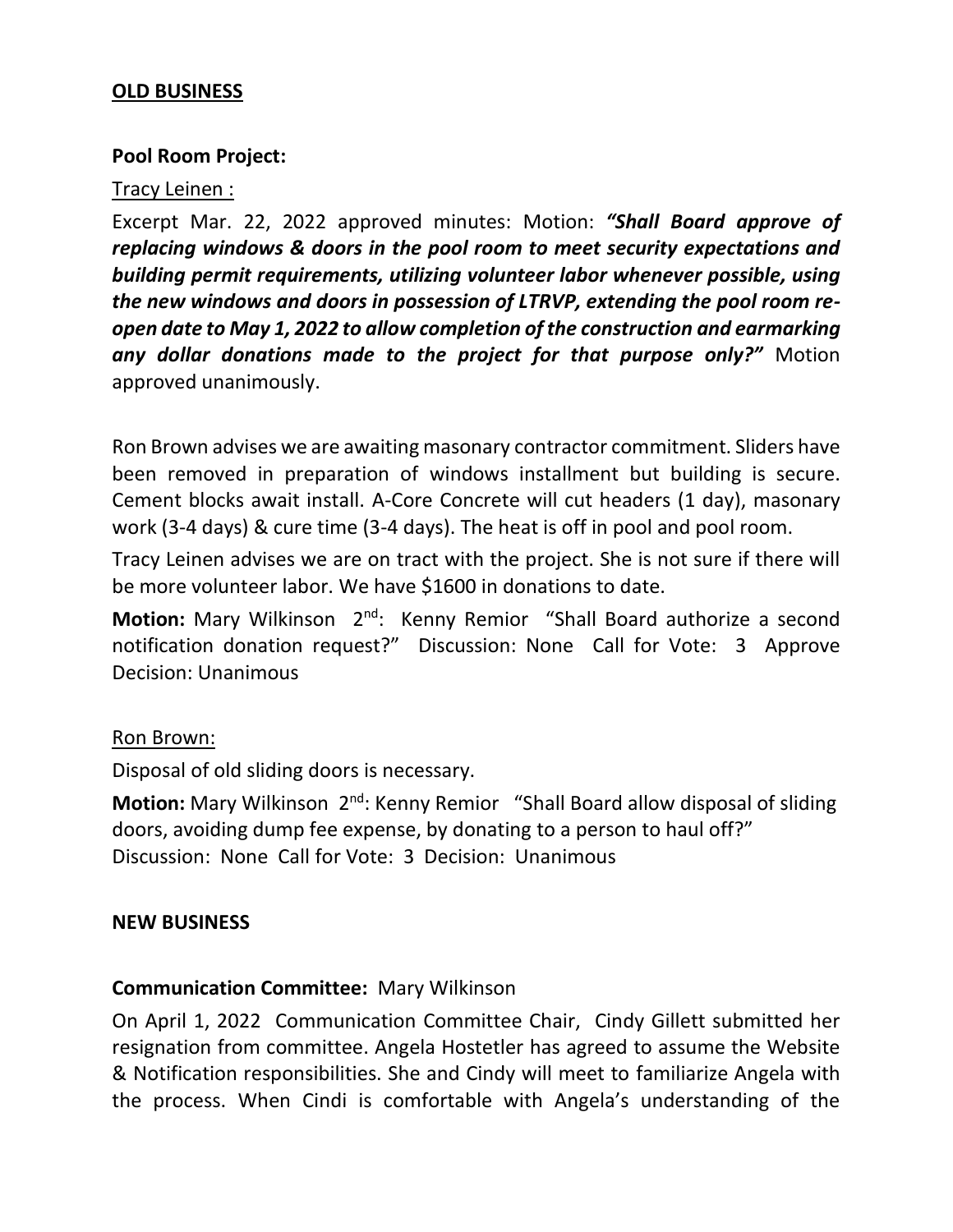program she will turn over the responsibility to her. It is necessary to appoint Angela to the committee.

Motion: Mary Wilkinson 2<sup>nd</sup>: Tracy Leinen "Shall the Board accept Cindy Gillett resignation from Communications Committee, appoint Angela Hostetler to that position, understanding the effective date of resignation will be determined by Angela's attained familiarity with the program and also appoint Tracy Leinen & Mary Wilkinson, to be Board committee sponsors?" Discussion: Question/Who is in charge of committee/response Cindy. Call for Vote: 3 Approve Decision: Unanimous

# **Vacancy/Resignation:** Ron Brown

On April 7, 2022 the Board received an email/written resignation from Board President, Carla Fewkes, effective immediately. This meeting shall address any motions necessary that apply to that resignation.

- 1) Motion: Tracy Leinen 2<sup>nd</sup>: Mary Wilkinson "Shall the Board accept the resignation of Carla Fewkes as Director/President of the Leisure Time RV Park Homeowners Association Board of Directors, notify her of this acceptance, request return of LTRVP keys & any notebooks received and that she remove her Board member access to the Leisure Time Email accounts?" Discussion: Tracy did reach out to Carla but appears she has other things to do. Call for Vote: 3 Approve Decision: Unanimous
- 2) **Motion:** Mary Wilkinson 2<sup>nd</sup>: Kenny Remior "Shall the Board authorize all necessary notifications be made to State of Idaho and Financial Institutions regarding resignation & replacement of any Board members?" Discussion: Ron Brown inquires if bookkeeper does Idaho reports? Advised yes. Mary Wilkinson advises that she notifies bank of changes necessary to accounts. Call for Vote: 3 Approve Decision: Unanimous
- 3) As Per Bylaw 3.5 the Board is required to fill the resigned President position. Motion: Mary Wilkinson 2<sup>nd</sup>: Tracy Leinen "Shall the Board appoint Ron Brown (currently Vice President) as President of Leisure Time RV Park Homeowners Association Board of Directors? Discussion: President position to be held through July 2022. Call for Vote: 3 Approve Decision: Unanimous
- 4) Motion: Mary Wilkinson 2<sup>nd</sup>: Kenny Remior "Shall the Board authorize Communications Committee to post, make web page changes & email